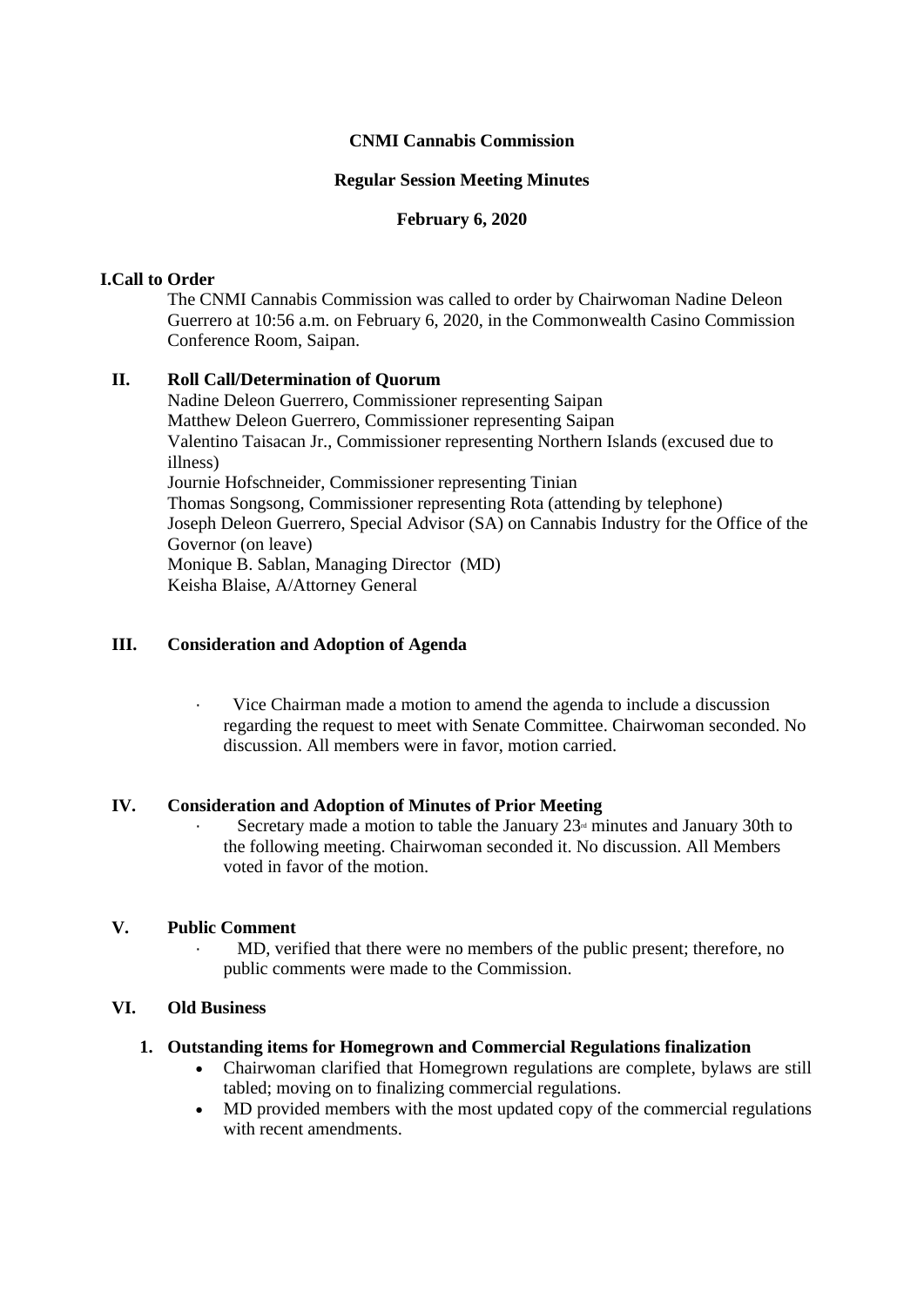Clarification: Keisha Blaise clarified that members of the Commission cannot meet outside of scheduled, published meetings for personal reasons as there would be an appearance that members were meeting without following OGA requirements.

# **2. Continue discussion on commercial regulations**

- Members walked through each package of the regulations.
- Members discussed the definition of financial interest referenced Oregon's regulations.
- Members discussed the potential requirement for applicant financial integrity forms that would require deemed individuals to disclose their financial background for the purpose of determining applicant suitability.
- Secretary raised that Oregon's legislation requires directors/officers of a corporation with an interest of 3% or greater in the company is required to complete a Business Individual History form. She explained that in BC that all directors/officers of a corporation are required to complete this form and that individuals holding 10% or greater stocks in the corporation are required to complete a personal history disclosure form as well as undergo a financial integrity and criminal record background check. Secretary suggested we have directors/officers self-declare if they are a stockholder as opposed to reviewing a set interest percentage amount. Secretary asked Keisha if there is a requirement in the CNMI for us to require all directors/officers to provide personal disclosure forms versus a determined percentage or based on role (President, Vice, Secretary, Treasurer), for example. **Keisha advised that she will look into this and get back to members.** Members discussed the downside of collecting all directors/officers information for a suitability review and the lack of resources to conduct the background checks of applicants. Secretary suggested we speak to the Casino Commission to gain an understanding of their suitability/investigative process, how often they are required to conduct an investigation of applications, and what resources are required. Vice Chairman shared that the Banking Commission requires individuals with 5% of stock. Members agreed we do not want to make the process so onerous for applicants as well as ensure the Commission is diligent keeping organized crime out of the industry.
- MD excused herself to request Charlie Atalig, Casino Commission Audit Manager to share his experience and explained the suitability process.
- Secretary explained that BC also has a process where investigators can deem an individual (outside of the applicant) an "associate" (someone that holds a financial interest directly or indirectly) and is required to submit their financial integrity documents for the investigator to determine where the monetary resources are coming from.
- Secretary suggested, as opposed to staff having to analyse the share register to calculate and determine the percentage of interest held, that we request the applicant to provide a breakdown of the interest held by each stockholder. We would still require the business documents in case staff would need to review accuracy.
- MD brought Mr. Atalig in the meeting to discuss the review process he explained that each application is reviewed at its own merit and is subjective. A variety of factors are considered i.e. bankruptcies, previous convictions etc.
- Executive Director of Casino Commission, Edward C. Deleon Guerrero, joined the meeting to further discuss the CCC's process regarding applicant review and determining if an applicant is suitable to hold a license. He also discussed CCC's collaboration with other agencies. I.e. DPS, Customs
- Mike Ernest, legal counsel assigned to the CCC, joined the meeting.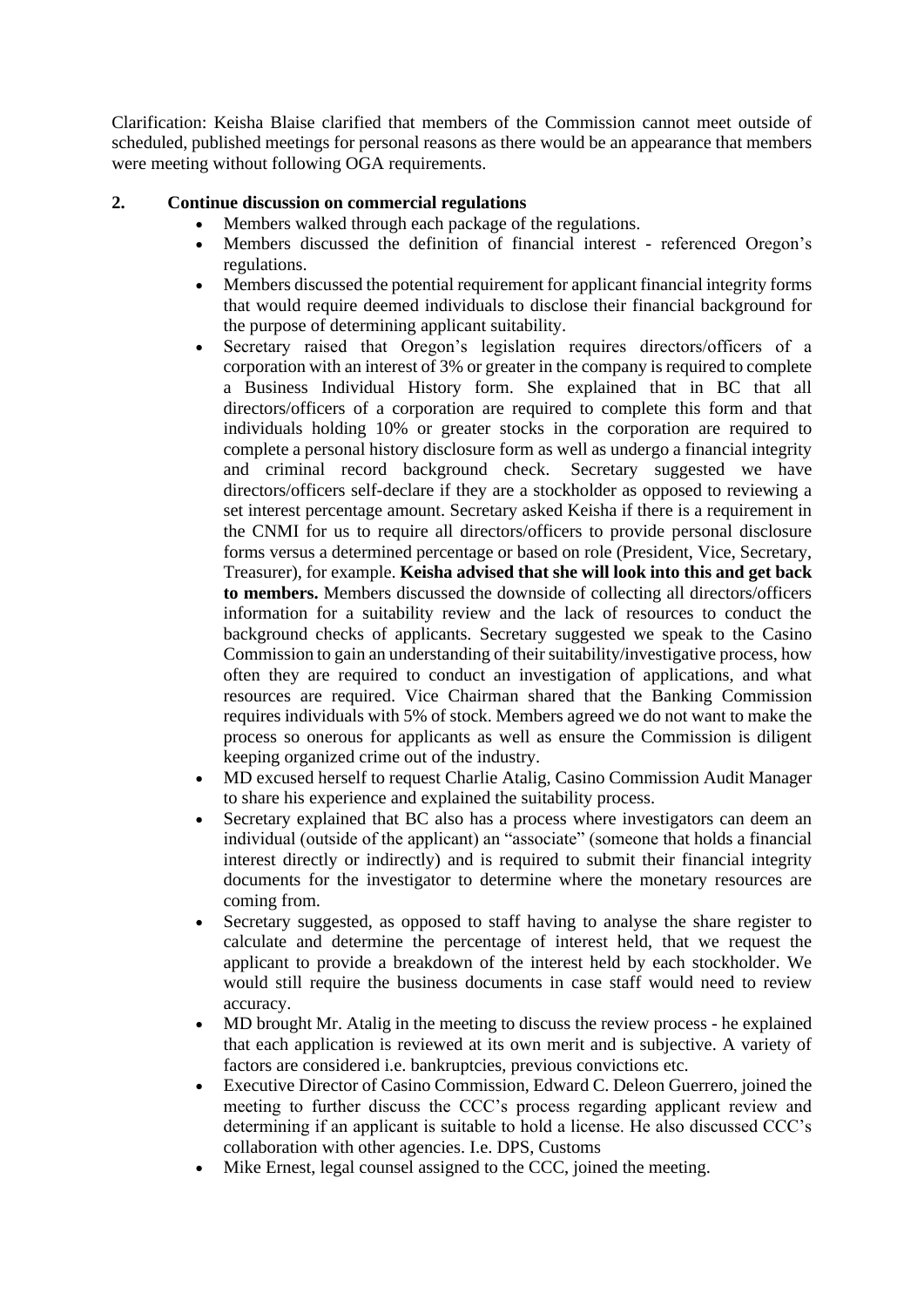- Members discussed the challenges of processing applications and doing background checks with a lack of resources.
- Members agreed for MD and Secretary to meet with ABTC to discuss their applicant suitability process as well. MD will schedule a meeting in the near future.
- Members discussed the need to add investigative/suitability review fees (background checks/ sting operations) to the statute (this fee would go to the legislature) which includes travel to Rota and Tinian.
- Keisha suggested that due to time constraints, focus on the biggest liabilities and issues. Vetting and suitability review is the biggest issue and will require the most resources. Based on this issue, there is an interest in adding a section to the statute that would allow a license to be issued with the option for the Commission to revoke the license within 180 days of issuance if any suitability issues surfaced. The collected disclosure forms would also be valid for 180 days.
- MD stated that we need a permitting, licensing staff and enforcement. She stated it would be helpful to work with DTF.
- Vice Chairman stated that the Governor would issue an order for an agency such as ABTC to assist with the licensing process, if necessary.
- MD stated that OMV indicated our budget will be cut and hiring may not be possible.
- Vice Chairman stated that there is a hiring freeze coming up. He summarized the items we need to finalize imminently: Application processing, application denials, agree on fees (add investigative fees need to be added), review process for staff, application withdrawals, approving licenses, security waivers, security plans, security requirements, determine license amendments (we need to add these fees to the statute).
- Vice Chairman stated that processors are required to submit a monthly inventory to the Commission and suggested for CTS, to adopt this practice where licensees provide the Commission a register of tracking the product as a temporary tracking system.
- Members discussed the definition of financial interest and decided to have applicants answer a question on the application requiring them (all involved) to self-declare their financial interest directly or indirectly as defined in the regulations. Vice Chairman suggested instead of separately developing set security requirements, that we have applicants include the security measures they will have in place in their standard operating procedures for Commission staff to analyse and determine if it is deemed satisfactory. Staff can request additional information if necessary. Members agreed to review applications at its own merit and potentially change this in the future.
- Members suggested phasing in transfer of ownership at a later date and not permitting transferring of licenses at the onset. We have the authority to transfer; however, we do not have the infrastructure at this time to facilitate this license change. Members decided to include transfer of shares and relocation of premises and structural changes to phase in at a later date.
- Vice Chairman asked Keisha if there was a way to get an understanding of the title number within the admin code that we are legalizing. Ie. The CCC is Title 175; however, he believes the Commission does not have a title. So, what title we are on in the Northern Mariana Islands Administrative Code. Keisha said the Commission would be Title 180.
- Members agreed to implement Oregon's tiered (6 levels of severity) violation schedule until a later date. The Commission will be working with licensees to educate and enforce compliance with the statute and regulations while building this new industry in the CNMI.